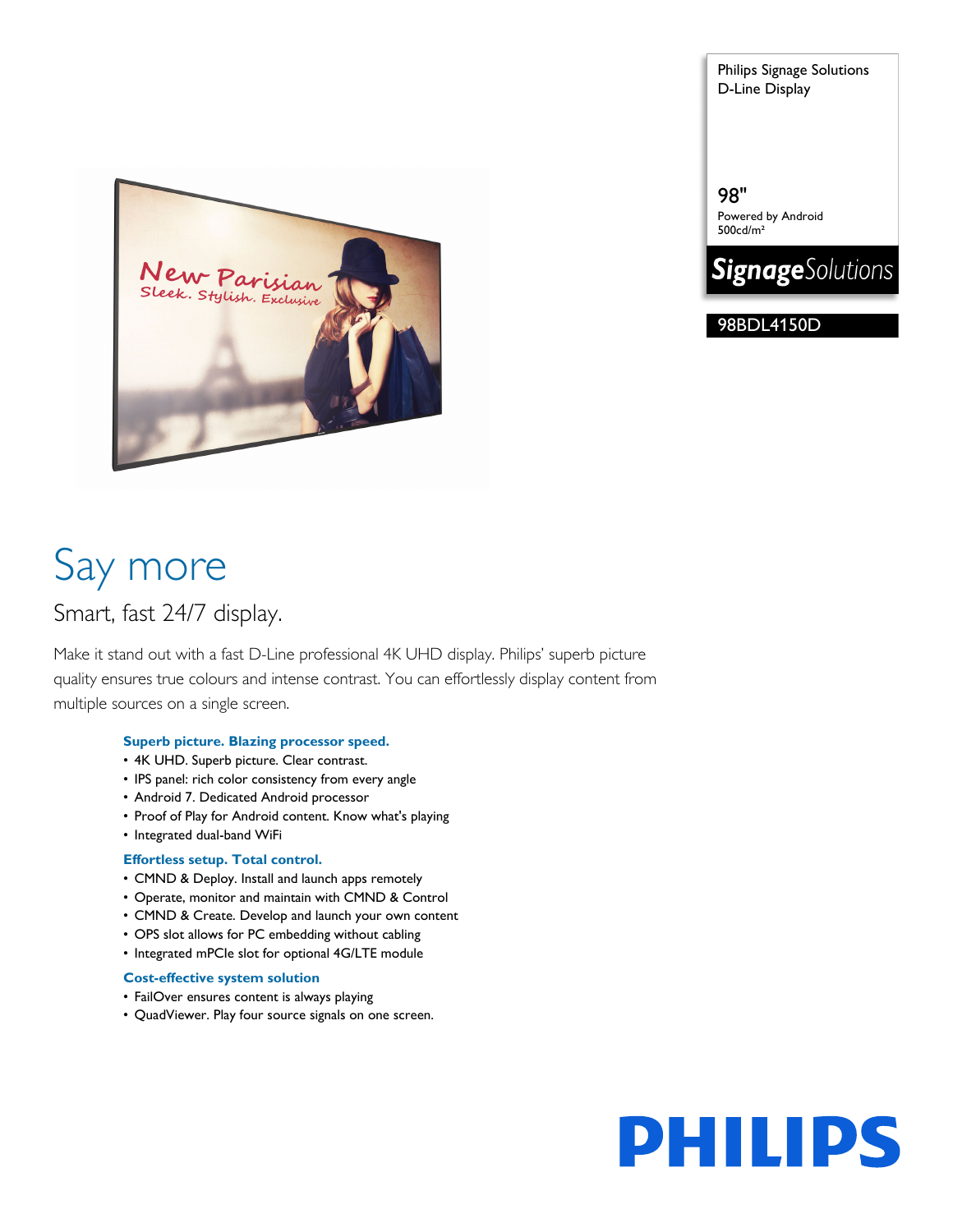# **Highlights**

#### **Powered by Android**

Control your Philips professional display via an internet connection. The integrated Android OS (SoC) lets you install web and native Android apps directly to the display. A built-in scheduler makes it easy to launch apps and content based on time of day, or user.

#### **CMND & Control**



Run your display network over a local (LAN) connection. CMND & Control allows you to perform vital functions like controlling inputs and monitoring display status. Whether you're in charge of one screen or 100.

#### **CMND & Create**

Take control of your content with CMND & Create. A drag-and-drop interface makes it simple to publish your own content-whether it's a daily specials board or branded corporate information. Preloaded templates and integrated widgets ensure your stills, text, and video will be up and running in no time.

#### **CMND & Deploy**

Quickly install and launch any app-even when you're off-site and working remotely. CMND & Deploy lets you add and update your own apps, as well as apps from the Philips Professional Display App Store. Simply scan the QR code, log in to the store, and click on the app you want to install. The app is automatically downloaded and launched.

### **Integrated mPCIe slot**

Easily connect 4G/LTE modules to your Philips professional display. The integrated mPCIe slot enables your display to communicate with other devices that share the same wireless connectivity. Invaluable if you're installing displays in locations such as banks or government buildings, where you cannot get onto the local network.

#### **FailOver**



From waiting room to meeting room, never show a blank screen. FailOver lets your Philips Professional Display switch automatically

between primary and secondary inputs ensuring content keeps playing even if the primary source goes down. Simply set a list of alternate inputs to be sure your business is always on.

## **QuadViewer R** QuadViewer

QuadViewer



Turn a single Philips Professional Display into a bezel-free 2x2 videowall. By connecting four independent sources, you can effortlessly play multiple channels at once. Simply tell the display which zone should play which content. Ideal for situations like broadcast control rooms, where feeds from multiple cameras need to be clearly visible.

#### **Proof of Play**

Be sure your Android-powered Philips Professional Display is showing the right content-even when you're not there. When playing content via the embedded media player, you can set up your display to take automatic screenshots at regular intervals. Screenshots are stored on the display's internal memory, and you can choose to receive them via email.